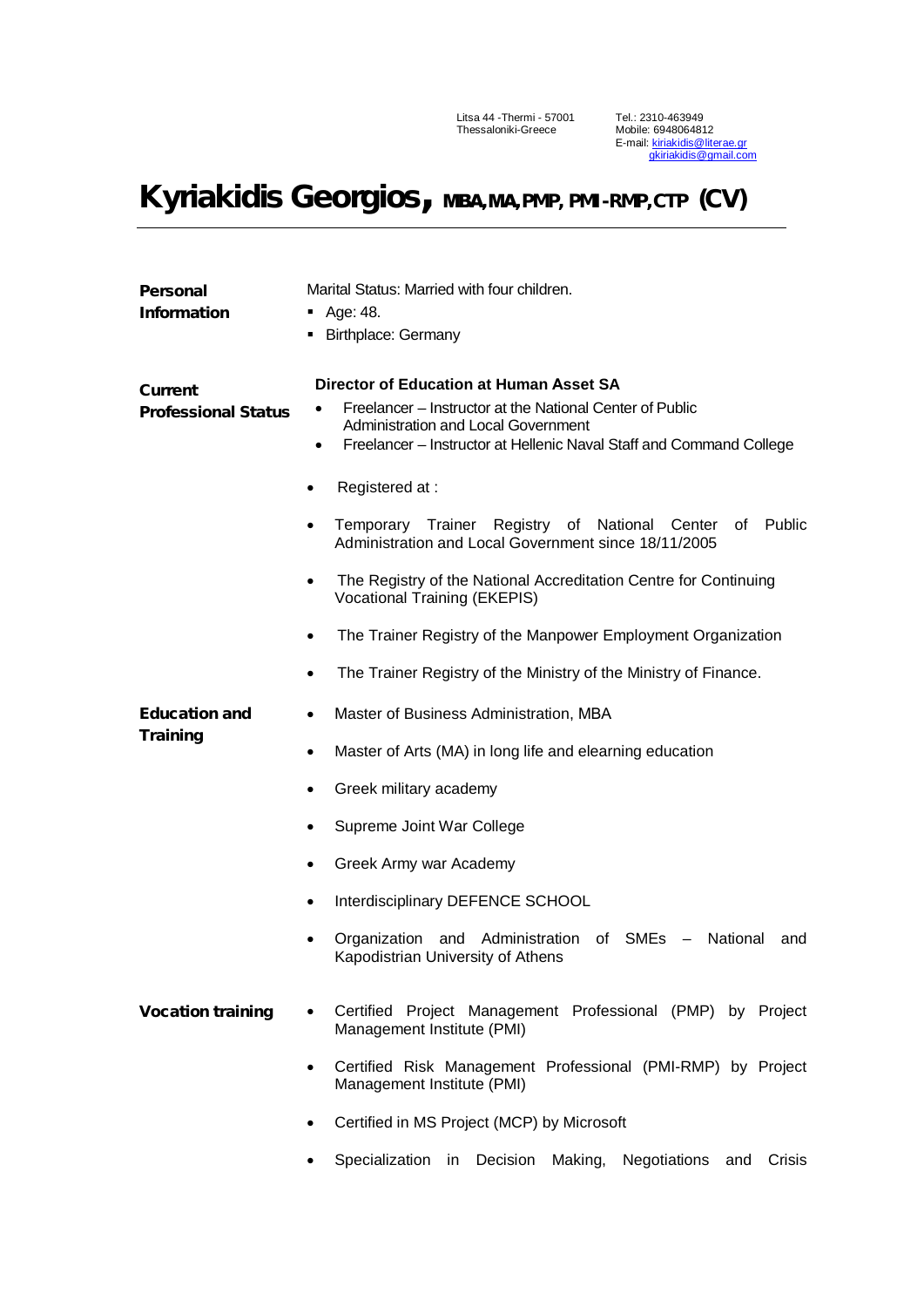Management – University of Macedonia

- Public Relations Ministry of Education and Culture of Cyprus
- Specialization in Negotiations' Techniques University of Macedonia
- CRISIS MANAGEMENT NATO School
- Digital War Greek Army
- Professional Certification in Training Skills International Board of Standards for Training, Performance and Instruction (ibstpi). Basic Level.
- Professional Certification in Training Skills International Board of Standards for Training, Performance and Instruction (ibstpi). Specialized Level.
- Certified Training Professional and Tutor (CTP) ECDL.
- E-Learning Trainer Certified National Center of Public Administration and Local Government
- E-Learning Trainer Certified (in human recourse management) Hellenic Open University
- Official Spokesmen specialization Hellenic Army General Staff
- Specialization in financial management National and Kapodistrian University of Athens
- Seminar of National Center of Public Administration and Local Government: Training the e-learning Trainers.
- Seminar of National Center of Public Administration and Local Government: Design and Execution of Hybrid Model in E-Learning
- Foreign Languages English: Lower level.

Turkish: Institute of Balkan Studies, Basic Level

Computer Skills School of Research and Informatics Officers of the Hellenic Army.

ECDL:

- WORD EXCEL ACCESS POWERPOINT INTERNET **OUTLOOK**
- Basic concepts in Information Technology
- Usage of a computer and Data management
- **Design and Utilization** of new technologies-synchronous and asynchronous e-learning platforms (for lifelong learning and learning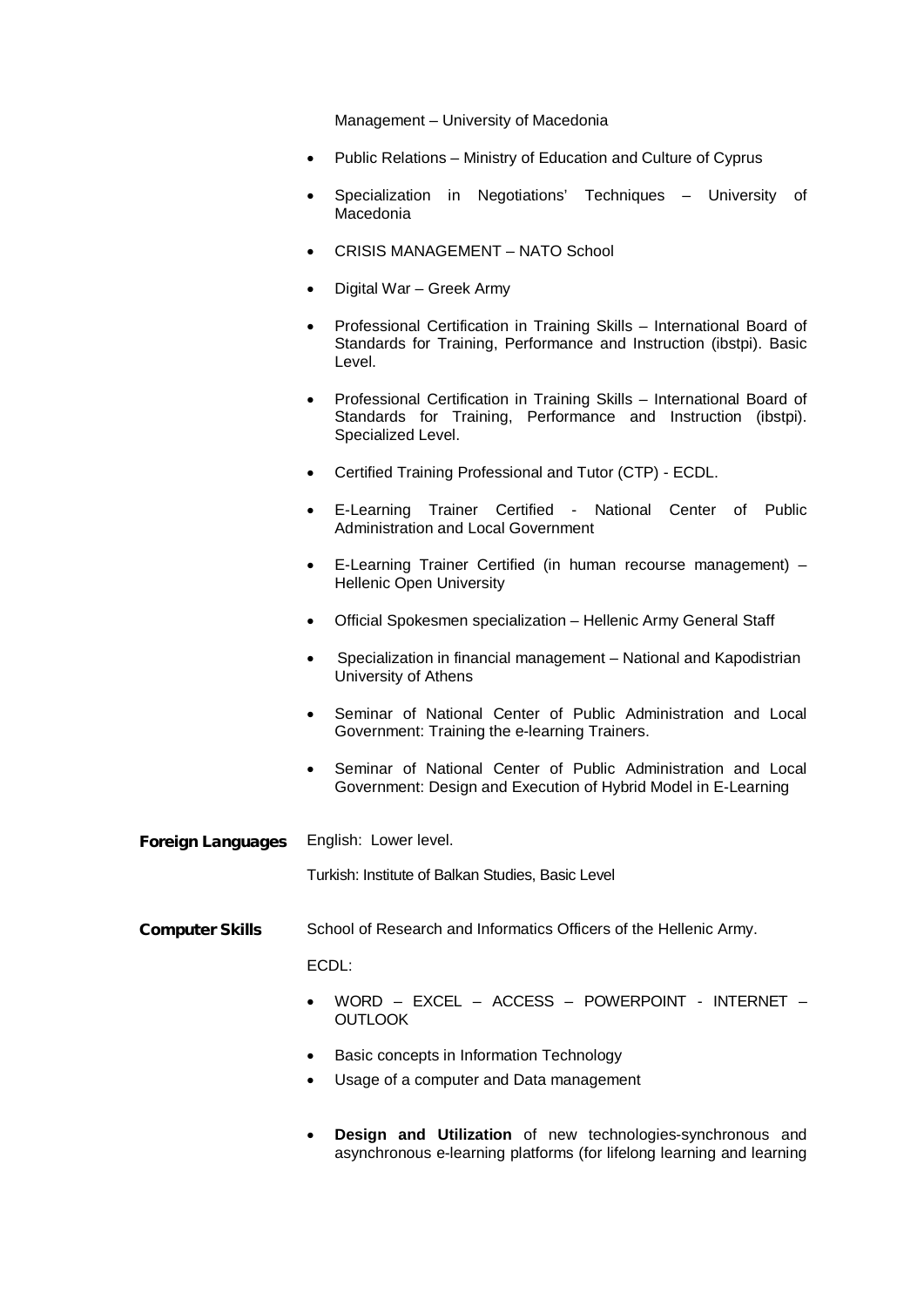from distance).

- Work Experience 20 years in administration, project management and education of Greek Army. Participation in a large number of projects and committees. Manage in Greek army different types of project like construction, IT, services and so on.
	- 20 years in organize, design and teaching in the field of training of the Hellenic Army General Staff and since 2004 at the Supreme Joint War College
	- **Project Coordinator in developing an E-learning platform**  Supreme Joint War College **(**2005-2009).
	- For the last 6 years Instructor at the National Center of Public Administration and Local Government in the fields of Train the elearning Trainers, Train the e-learning Manager, Information Management Teaching, Introductory Education of Civil Servants.
	- Instructor in the School of the Ministry of Finance in the field of "Training the e-learning and traditional Trainers"
	- Tutor ECDL- Certified Training Professional
	- Instructor of the University of Macedonia in the course of "Negotiation Techniques", 2005
	- Seminar instructor in the fields of training the trainers, training of secondary school teachers and teachers of foreign languages, training of e-learning trainers, training of training managers since 2003
	- Seminar instructor in project management, management, negotiation techniques, communication, decision making, time-stress management, crisis management since 2003
	- Instructor at the Hellenic Management Association of Central Macedonia in the master course "Human Resources Management" in the field of "Training and Development of Human Resources in Business Sector"
	- Seminar instructor in Project Management courses and executives' preparation for the examination in Project Management Professional certification of PMI.
	- Seminar instructor for project management professional –PMP course in NRDC-GR (NATO Rapid deployable Corp – Greece)
	- Instructor for a great number of courses for PMP preparation by distance (e-learning) using synchronous and asynchronous e-learning platform.

| <b>Congresses and</b> | Presentation entitled "E-learning and Environmental Education" at |  |
|-----------------------|-------------------------------------------------------------------|--|
| Workshops             | Ouranoupoli Chalkidiki, 10 February 2008.                         |  |

• Presentation entitled "E-learning and Environmental Education",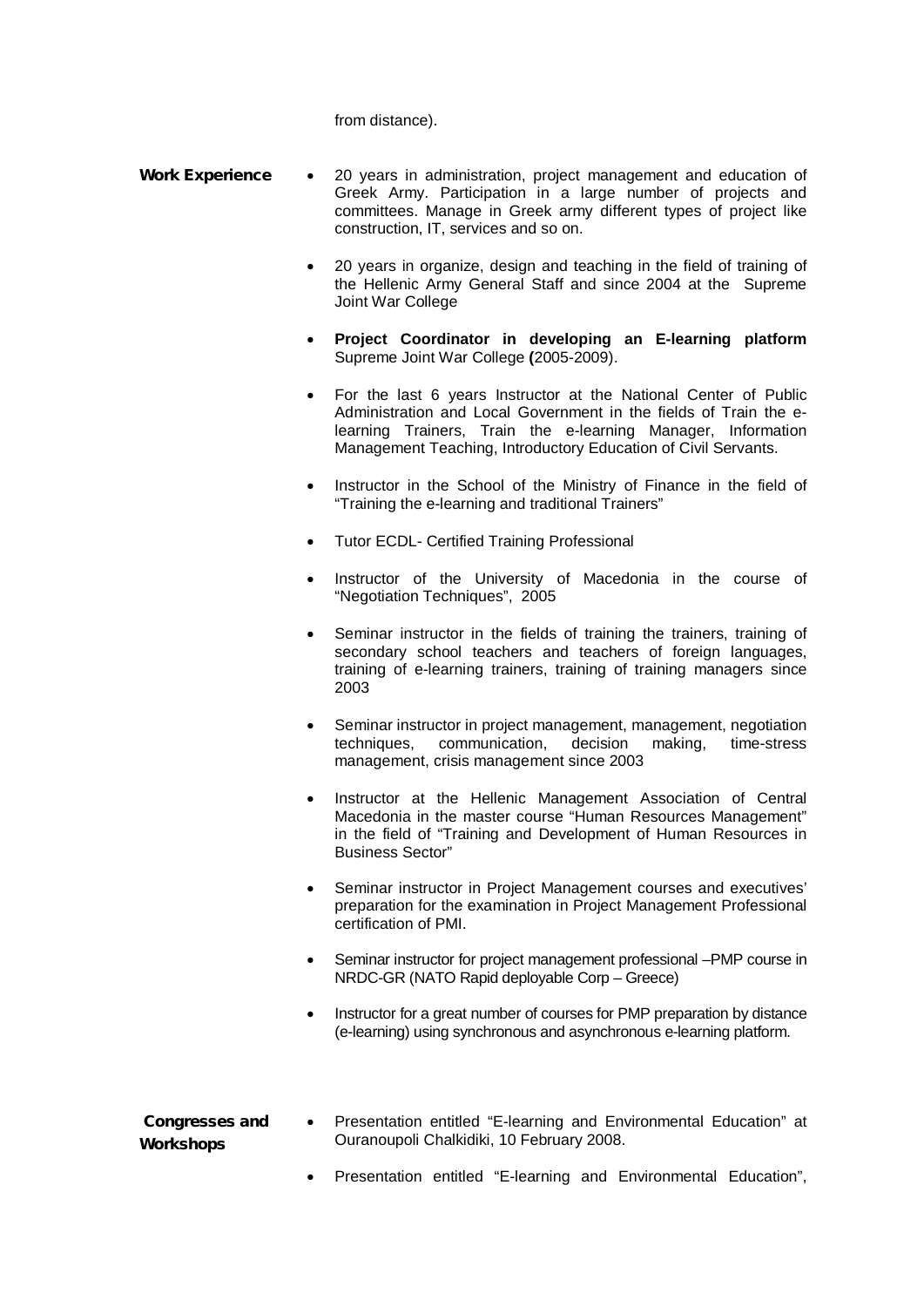Maronia, Komotini, 7 March, 2008

- Presentation entitled "Practical e-learning applications in organizations", congress held by National Center of Public Administration and Local Government, Athens, 20 March 2009.
- Presentation entitled "Practical e-learning applications in organizations", congress held by National Center of Public Administration and Local Government, Karditsa, 18 March 2009.
- Presentation entitled "New Trends and Technologies in Education: the example of Environmental Education", Congress held by the Hellenic Association of Scientists and Professionals in Computer Science and Communication entitled: "Promotion of e-Learning in Education: Examples of Best Practices", 18 October 2008.
- Presentation entitled "Design and Organization of educational intervention in the business environment", Professional Training Institute of Thermi, 10 June 2009
- Presentation entitled «Collaborative e-learning tools (Web 2.0) in the Service of Formal Education", Aristoteleion College of Thessaloniki, 17 April 2010

- Publications Tolis D., Kanidis E. And Kyriakidis G., Τόλης <sup>Δ</sup>, Κανίδης <sup>Ε</sup>., **Κυριακίδης Γ.,** Bridging the Gap between Classical and Distance Education: A Hybrid Method", 1st Hellenic Congress of Educational Sciences, National and Kapodistrian University of Athens, Pedagogical Department of Education, 28-30 May 2009
	- Theodoridou S., Tolis D., Papaioanou Th., Kyriakidis G., Tsagaris A., Blended Learning in the service of Education of Sustainability, 1<sup>st</sup> Hellenic Congress of Educational Sciences, National and Kapodistrian University of Athens, Pedagogical Department of Education, 28-30 May 2009
	- Dimitrios Tolis, Georgios Kyriakidis, Apostolos Tsagaris, "New Teaching Approaches in Education of Logistics: Blended Learning". 1st International Conference on Supply Chains Alexander Technological Institute of Thessaloniki

Honors • **Greek Army**: 2 praises for discrimination in management, education and dedication to work

**Letter of appreciation** from NATO rapid deployable corps in Thessaloniki – Greece for project management services.

- **Interests** Studying (Business Administration Economics Philosophy)
	- Sports